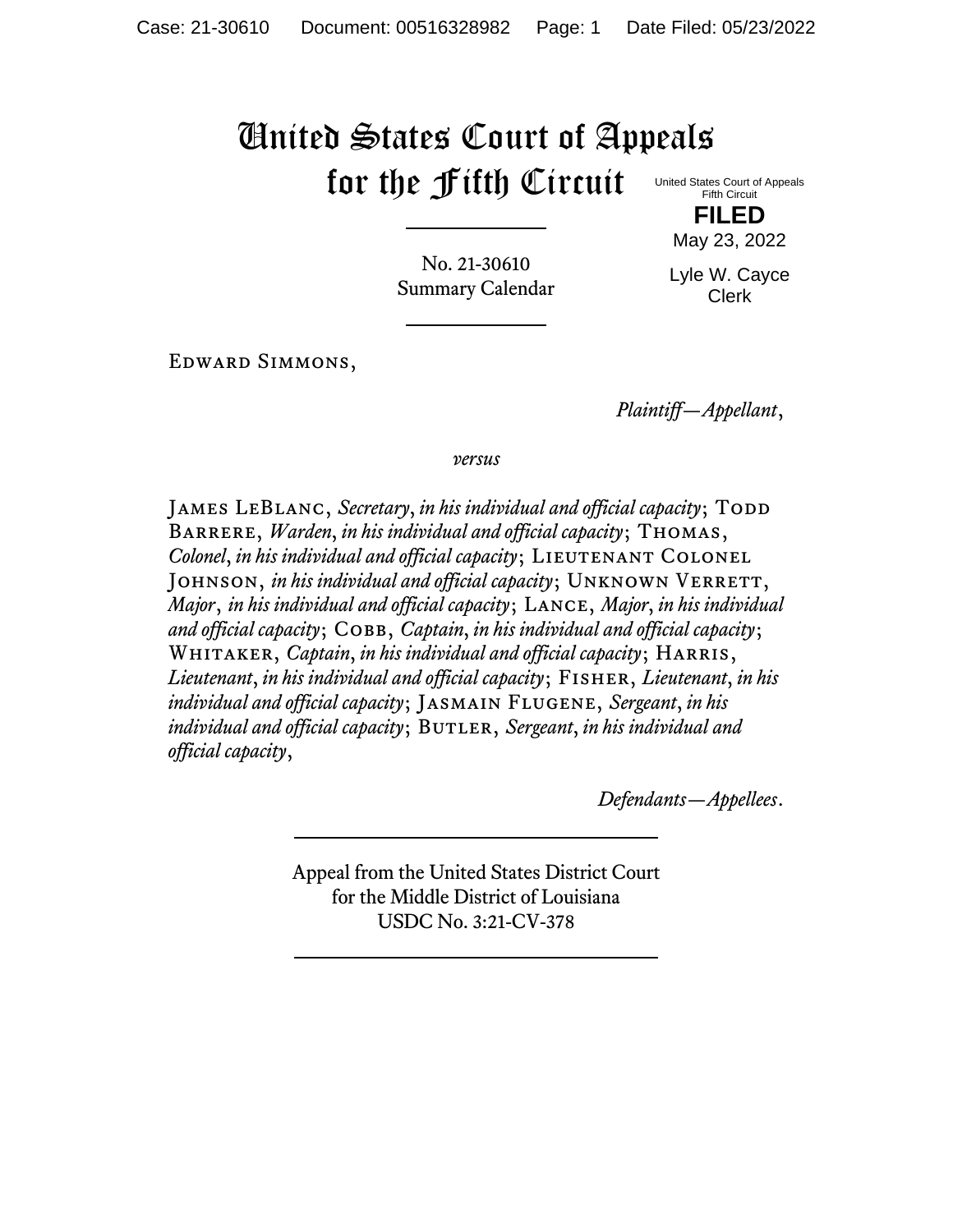No. 21-30610

Before Jones, Elrod, and Wilson, *Circuit Judges*. PER CURIAM:\*

Edward Simmons, Louisiana prisoner # 103371, seeks leave to proceed in forma pauperis (IFP) on appeal from the district court's dismissal without prejudice of his 42 U.S.C. § 1983 action. The district court found that Simmons did not properly exhaust his administrative remedies before commencing his suit as required by 42 U.S.C. § 1997e.

By seeking leave to proceed IFP in this court, Simmons is contesting the district court's denial of leave to proceed IFP and its certification that his appeal is not taken in good faith. *See Baugh v. Taylor*, 117 F.3d 197, 202 (5th Cir. 1997). Our inquiry into an appellant's good faith "is limited to whether the appeal involves legal points arguable on their merits (and therefore not frivolous)." *Howard v. King*, 707 F.2d 215, 220 (5th Cir. 1983) (internal quotation marks and citation omitted).

Simmons has not raised a nonfrivolous issue as to whether he properly exhausted his administrative remedies. His grievances, which were rejected as procedurally improper, did not exhaust his administrative remedies. *See Woodford v. Ngo*, 548 U.S. 81, 90 (2006); *Cowart v. Erwin*, 837 F.3d 444, 451 (5th Cir. 2016). Likewise, there is no indication that his disciplinary appeal, which is subject to a specialized administrative remedy procedure, resulted in the exhaustion of his failure-to-protect claim in these circumstances.

Thus, the IFP motion is DENIED, and the appeal is DISMISSED as frivolous. *See Howard*, 707 F.2d at 220; 5TH CIR. R. 42.2. This dismissal counts as one strike under 28 U.S.C. § 1915(g). *See Coleman v. Tollefson*, 575 U.S. 532, 537–38 (2015). Simmons has two previous strikes. *See Simmons v. La. Dep't of Pub. Safety & Corr.*, 697 F. App'x 345, 347 (5th Cir. 2017). He

<sup>\*</sup> Pursuant to 5TH CIRCUIT RULE 47.5, the court has determined that this opinion should not be published and is not precedent except under the limited circumstances set forth in 5TH CIRCUIT RULE 47.5.4.